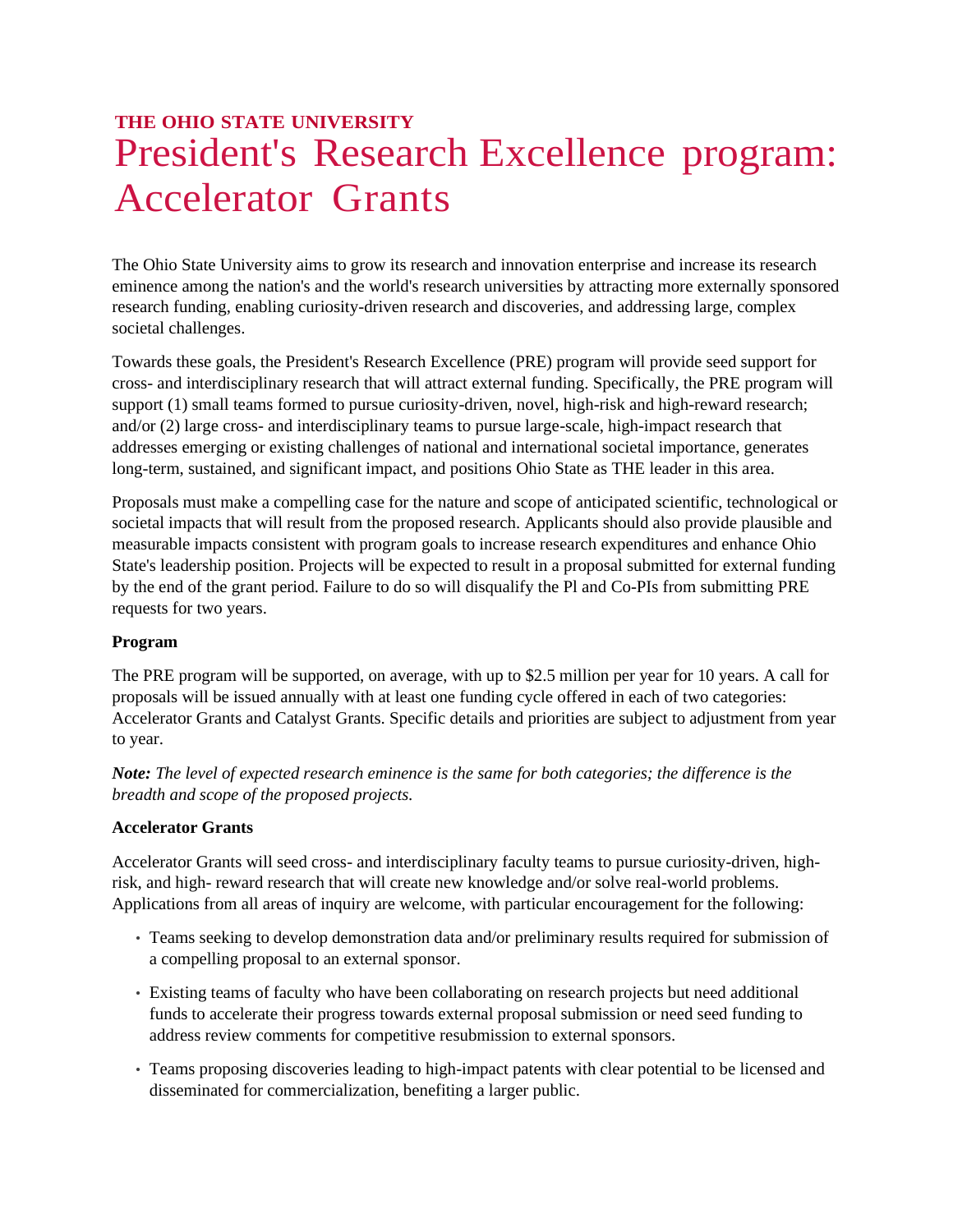### **Eligibility Requirements**

The lead PI for this program must be a faculty member, either tenure/tenure track or research, or a clinical-track faculty member who is engaged in research. PI status at Ohio State is required for all lead PIs. Co-PIs can be faculty, research staff or post-docs from intellectually distinct disciplines. Highly collaborative, cross- and interdisciplinary teams formed with attention to the diverse perspectives and approaches required to address the identified challenge, and that include researchers at all career stages, are strongly encouraged to apply.

Proposing teams must include a minimum of three (3) Ohio State researchers representing at least two (2) colleges. The Tenure Initiating Unit (TIU) college for each participating researcher will be used to determine if teams meet this eligibility requirement, with no exceptions granted based on joint appointments. Due to the diverse areas of expertise that comprise it, researchers from the arts and humanities, natural and mathematical sciences, and social and behavioral sciences divisions within the College of Arts and Sciences are considered separate in terms of meeting the two-college investigator requirement.

Researchers may only be named as PI or Co-PI on a single PRE project proposal during each combined Accelerator and Catalyst funding cycle. If any researcher is named as PI or Co-PI on more than one proposal in the same cycle, only the first proposal submitted, as indicated by the time and date stamp from the submission site, will be reviewed and all other proposals submitted after that will be disqualified. Additionally, PIs and Co-PIs awarded PRE funding in the 2021 competition may not serve as PI or Co-PI on another PRE proposal until their award periods end in 2023.

### **Budget**

Accelerator Grants will provide up to \$50,000 for a 12-month performance period. The number of projects supported each year will vary based on requested proposal budgets. Proposals will be accepted at least once per year, and awards will be made until the annual funding increment is depleted.

# **Allowable spending:**

Accelerator Grants may fund the following:

- Out-of-pocket research expenses, support for students (stipends and tuition/fees);
- Salary and benefits for staff scientist(s) and/or post doc(s); and
- Expenses associated with project specific travel to meet with external collaborators or host collaborator meetings on campus.

Funds cannot be used to support or supplement faculty salaries or for travel to conventional academic meetings or conferences. External collaborators are welcome, but may not be supported by PRE funding.

# **Proposal Requirements**

Proposing teams must submit a 2-page narrative **that is organized using the section headers listed below**:

- Title: a descriptive project title;
- Project Narrative: a non-technical narrative describing the challenge to be addressed and the highrisk/high-reward research concepts being proposed, including a timeline of proposed activities for which the team is seeking grant funds;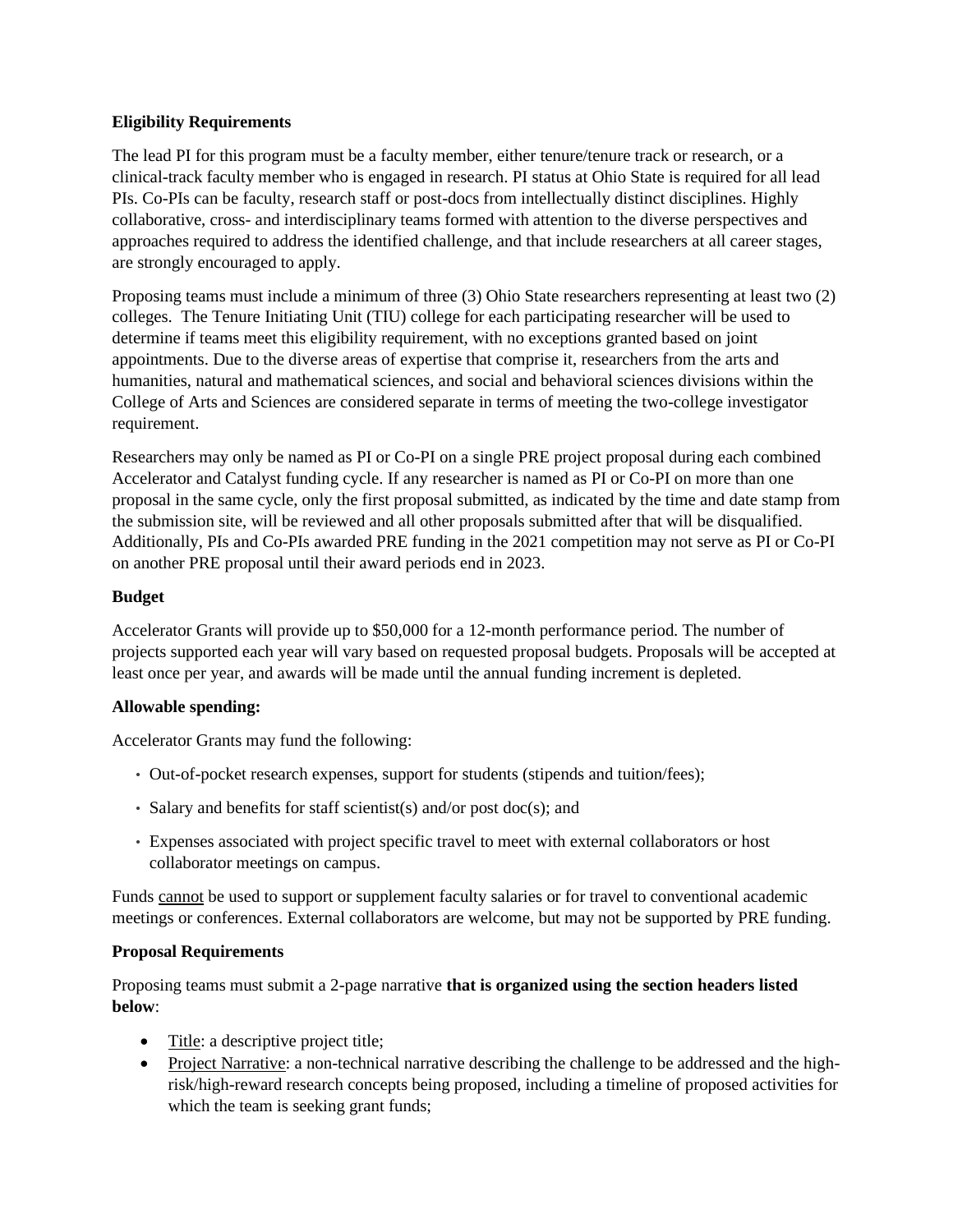- Significance and Impact: an explanation of the significance and expected impact of the work on science and/or society, along with the anticipated contribution to Ohio State's goals related to research eminence and external funding;
- Team: a list of core proposing team members with departmental affiliations and a brief statement of their role(s) on the proposed project;
- External Funding Opportunity: the name of the external sponsoring agency and specific program to which a proposal will be submitted by the end of the grant period; and
- Summary Budget Narrative: a brief narrative describing the anticipated allocation of requested seed funding. For example, "Project expects to utilize seed funding to support 50% stipends for 2 graduate students (total \$\$), 25% compensation for a research scientist AA (total\$\$), support travel of the Pl to meet with industry partner ZZ (total\$\$)." Do not include a budget table or form.
- **NOTE:** References are optional and, if included, are separate from the required 2-page narrative. Proposal narratives should be single-spaced with 1-inch margins and a font size no smaller than Arial 10.

A final report of activities and budget expenditures, along with a copy of the proposal submitted for external funding will also be required at the conclusion of the funding period. Awarded teams whose projects include potential Intellectual Property are encouraged to contact Dr. Art Gooray.1 (614-292- 9640) in Ohio State's Technology Commercialization Office (TCO) for support and guidance.

No-cost extensions will not be permitted.

### **Review and Selection**

Accelerator proposals will be reviewed by a panel of faculty experts. Panel members will not be eligible to apply for PRE funding during their term of service. The faculty panel will make recommendations for awards to the SVP of Knowledge Enterprise who will make final selections in consultation with an ERIK leadership.

# **PRE Evaluation Criteria**

- Degree to which the proposed project is discovery driven, and offers A) novel, high-impact and high-reward research concepts to a well-defined challenge of regional or national significance (Accelerator Grant) or B**)** transformative and high-impact research concepts for larger-scale, significant societal challenges (Catalyst Grant).
- Degree to which the proposed project will increase Ohio State's research eminence and prestige and result in external funding.
- Degree to which the project includes strong rationale for the proposed activities and offers compelling near- term proposal submission, long-term impacts on science and/or society, and clear return on university-invested dollars consistent with program goals.
- Degree to which planned activities will plausibly achieve the desired outcome(s) in the designated performance time (i.e., 12 months for an accelerator grant and 18-24 months for a catalyst grant).
- Degree to which there is demonstrated knowledge and expertise of the team members to effectively execute the project. It is expected that all partners are substantively involved in the design and implementation of the proposed work.